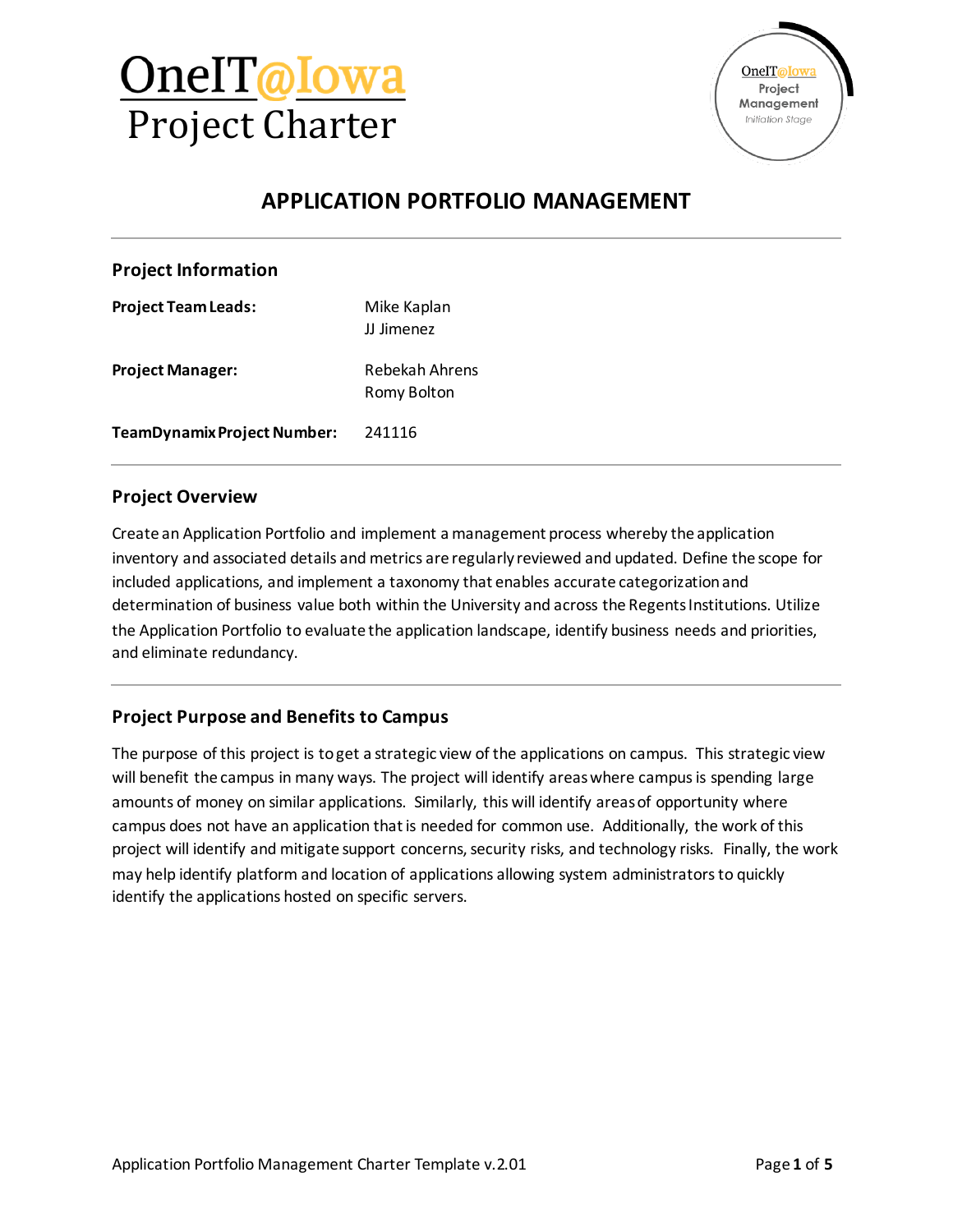## OneIT@Iowa Project Charter

#### **Project Scope Statement**

#### *The scope of this project includes:*

- Defining the criteria for an application to be included in the Portfolio.
- Defining the taxonomy that will be used to categorize applications.
- Completing the initial application portfolio and implementing an ongoing process to update this information.
- Developing a consistent process to evaluate the portfolio and provide recommendations.
- Consolidating redundant systems, mitigating critical risks, and increasing visibility of applications' business value.
- Creating awareness of existing applications and resources.

#### *The scope of this project does NOT include:*

- Reviewing any application need before purchase or development.
- Applications for Patient Care, Clinical Functions, and Grant Funded Application Development.

#### **High-Level Requirements**

- 1. Identify a team within the domain of IT Governance that will develop and maintain the Application Portfolio, and will identify the standard information that will be collected. Define the criteria for inclusion in the application portfolio.
- 2. Identify the application owners on campus who will be contributing information to the portfolio.
- 3. Implement an ongoing process for gathering core information about applications, including categories, technologies, functional purposes, risks and dependencies.
- 4. Work with system owners to define and calculate metrics, such as Return on Investment, and Total Cost of Ownership, and KPIs such as IT Business Value.
- 5. Implement a consistent process to evaluate the portfolio to identify redundant systems, critical risks (e.g. obsolescence, security gaps), and strategic opportunities for increased efficiency or competitive advantage.
- 6. Develop and utilize application delivery tools and processes (e.g. frameworks, form builder) to reduce the need for application development.
- 7. Deliver periodic, quantitative recommendations that identify opportunities for cost savings via application deployment, utilization, and consolidation. As an aspect of IT Governance, determine priorities based on identified risks and strategic opportunities.
- 8. Verify and implement the identified consolidations and mitigations.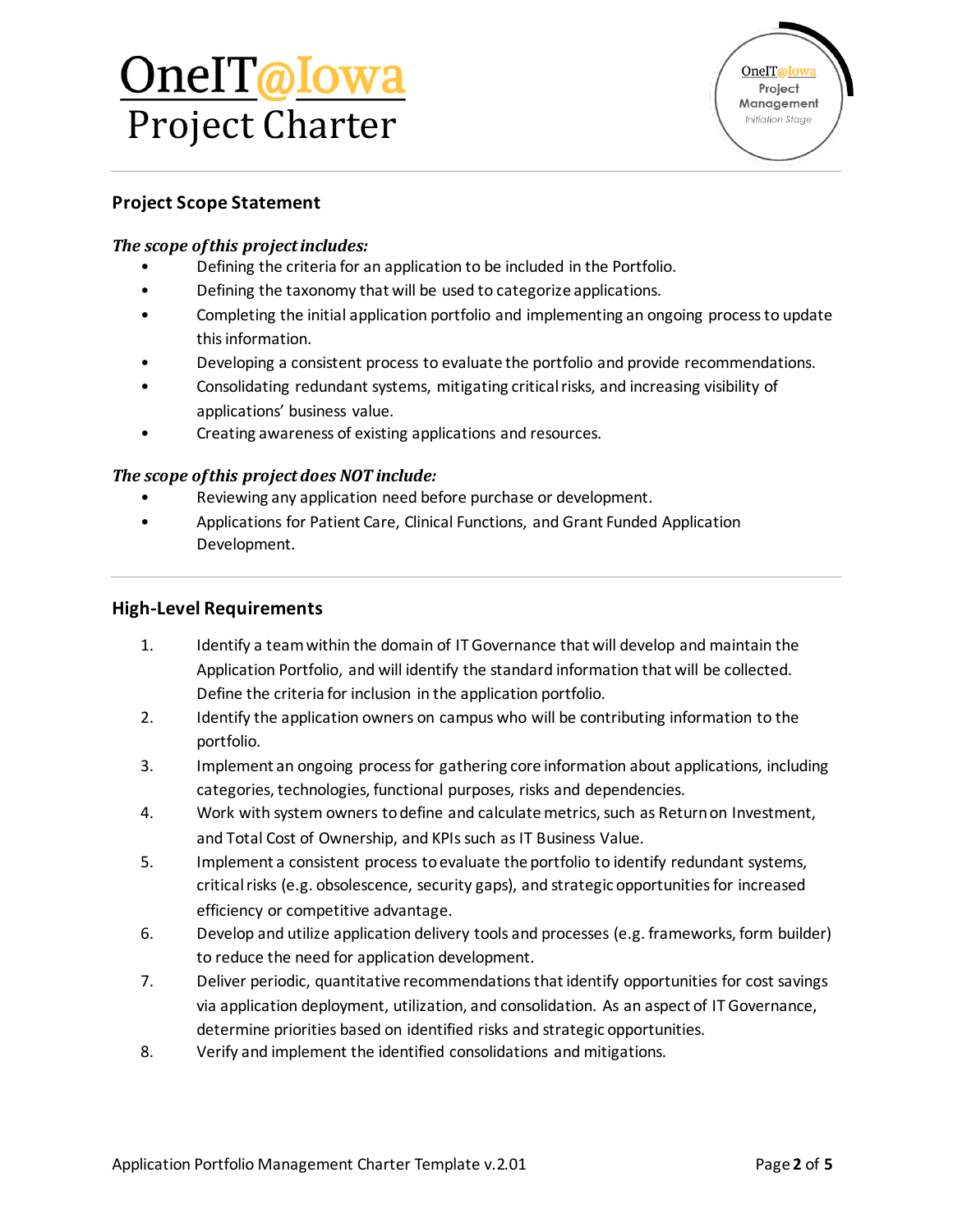## OneIT@Iowa Project Charter



#### **High-Level Risks**

The greatest risk is the case where the Application Portfolio is created, initially loaded with data, but application owners don't maintain the portfolio. If this were to happen, the application portfolio team would have significantly less data to use to identify the trends, risks, and opportunities to best service campus.

While the definition of metrics and calculations for return on investment will be advantageous, allowing these definitions to become stale may create misleading or inaccurate results.

The formation of the application portfolio team takes time from staff that have existing responsibilities. As a result units may be less willing to encourage staff members to be on this team, which would make it more difficult to achieve the on-going work to identify trends, risks, and opportunities.

The on-going application portfolio team, while making recommendations, cannot commit resources to any opportunities discovered. Not implementing recommendations would reduce the ability to be effective with savings. However, the team may be able to help identify resources.

#### **Assumptions and Constraints**

Applications included in the application portfolio will have more than 100 users, significant cross org use or appeal, or costing at least \$6,500 per year or requiring at least 100 hours of application development or support per year.

The application portfolio team will identify trends, risks, and opportunities, however they cannot commit resources. The team will make recommendations and work with various units to encourage the implementation of recommendations.

By 3 years, this project team will transition into a newly formed application portfolio management team.

Due to recommendations based on trends and observations, the team will not slow down processes to purchase or develop applications. No process will be required for reviewing all application projects before purchase or development.

Not everything will follow the same pattern. Exceptions will be identified...

#### **Project Governance**

The OneIT Steering Committee is ultimately responsible for overseeing and certifying the viability, support, and overall success of the APM project at the Department and Organization levels. The OneIT Steering Committee has the following responsibilities: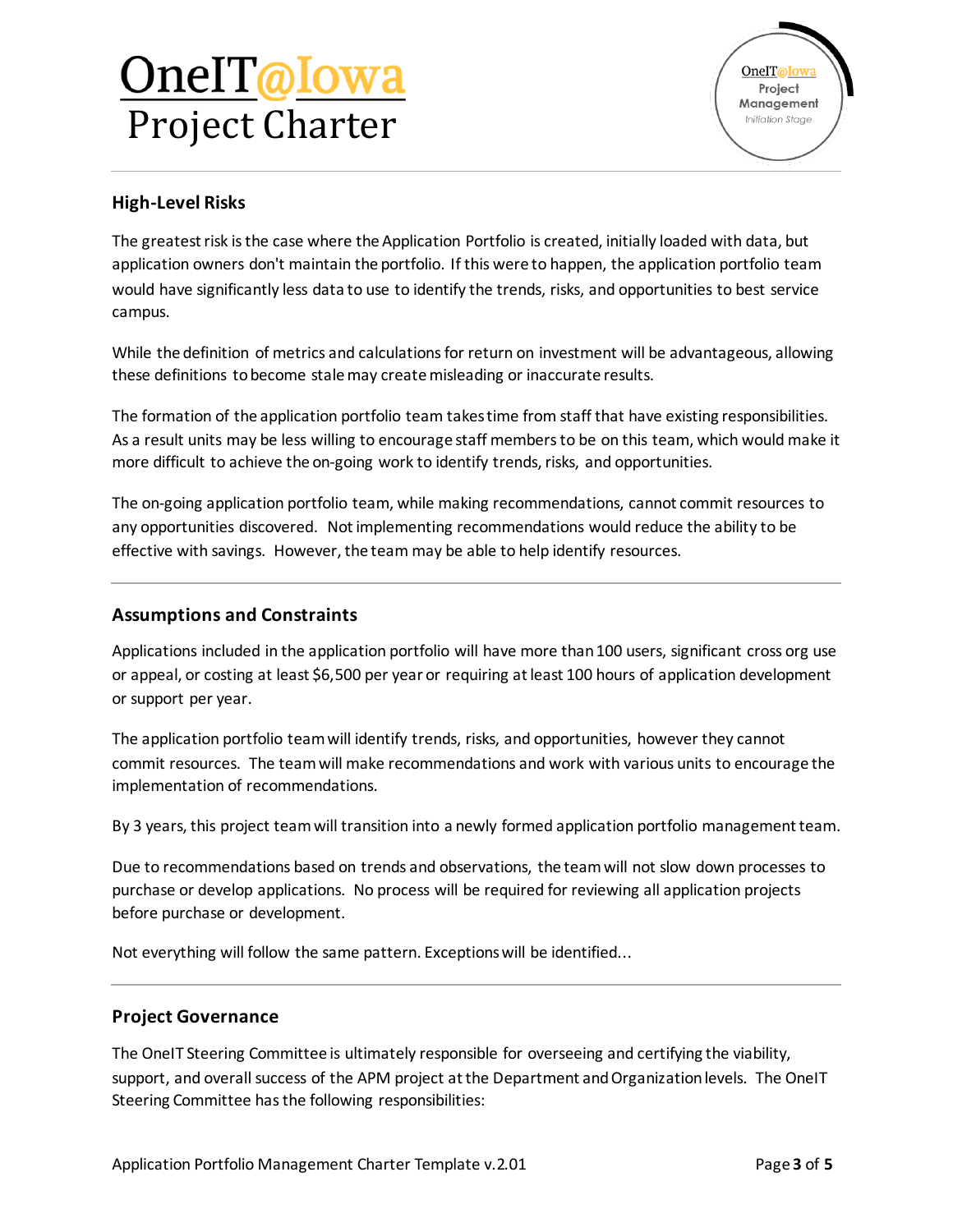## <u>OnelT@Iowa</u> Project Charter

OneIT@Iowa Project Management Initiation Stage

- Champion the APM project.
- Approve the APM Project Charter.
- Provide adequate staffing and resources.
- Provide high-level oversight, and support.
- Review and approve major scope changes to the APM project.

#### *The OneIT Program Office*

- Champion the APM project.
- Provide escalation resolutions.
- Provide oversight of requirements, and support.
- Provide clarification of issues, questions, and concerns.

Advisory groups will be created naturally for each subproject based on the individuals involved. Stakeholders will be consulted as any application category or individual application is reviewed. Project team membership will be reviewed periodically.

#### **Anticipated Cost Savings Categories**

Hardware, Software, Staffing, Licensing, Efficiency, Cost Avoidance

#### **Sub Projects**

- Refactor Existing Applications (starting with December list)
- Common Use Application Opportunities (Inventory Checkout, Scheduling of Resources)
- Service Catalog (the application portfolio)

#### **Preliminary Milestones**

Kickoff Refactor Existing Applications Mid June Update Campus Application Portfolio and Determine new opportunities Semi-annually (June & December)